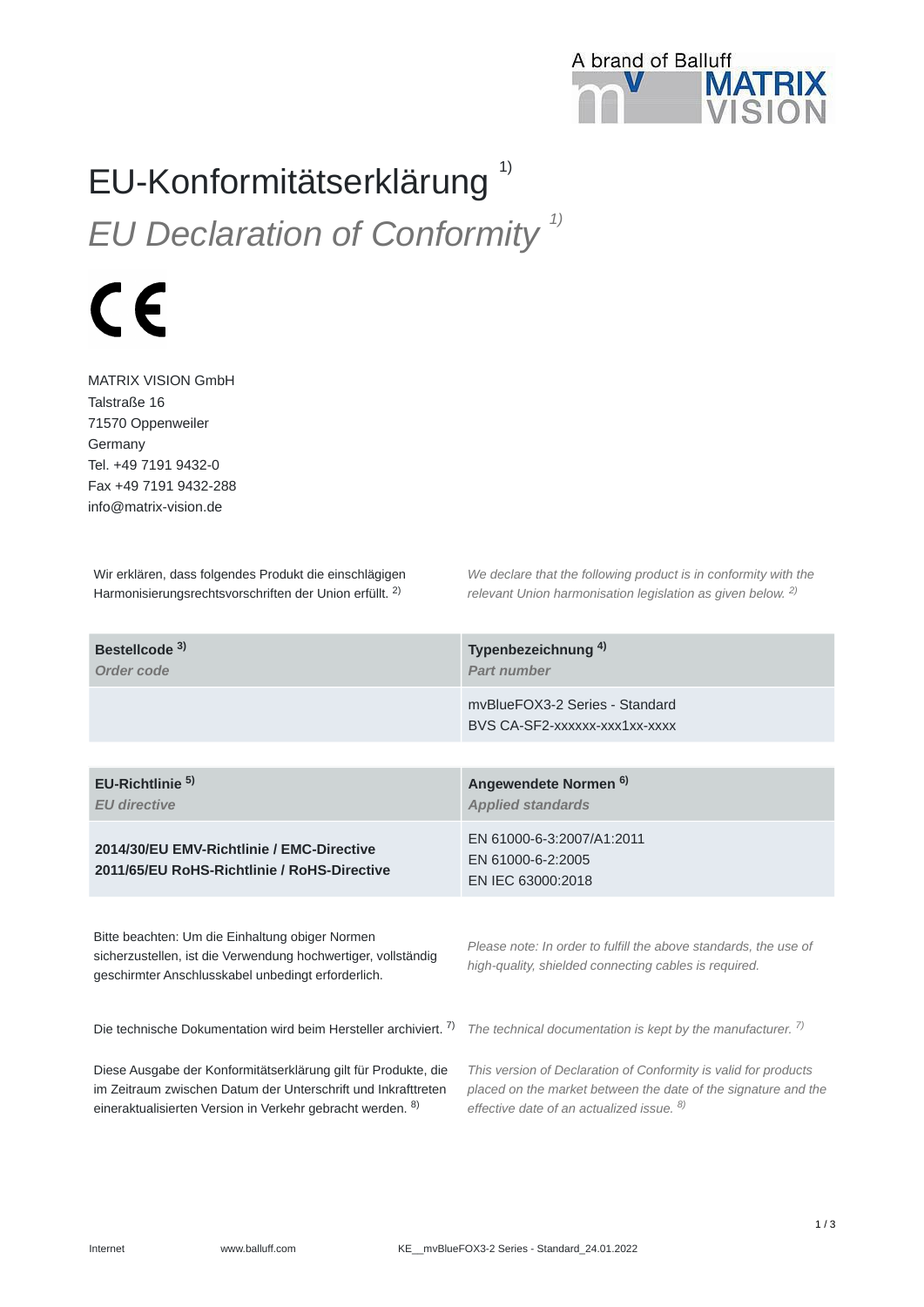

Neuhausen 24.01.2022

 $i. V$  $\iota$ 

i. V. Uwe Hagmaier Vice President R&D MATRIX VISION GmbH